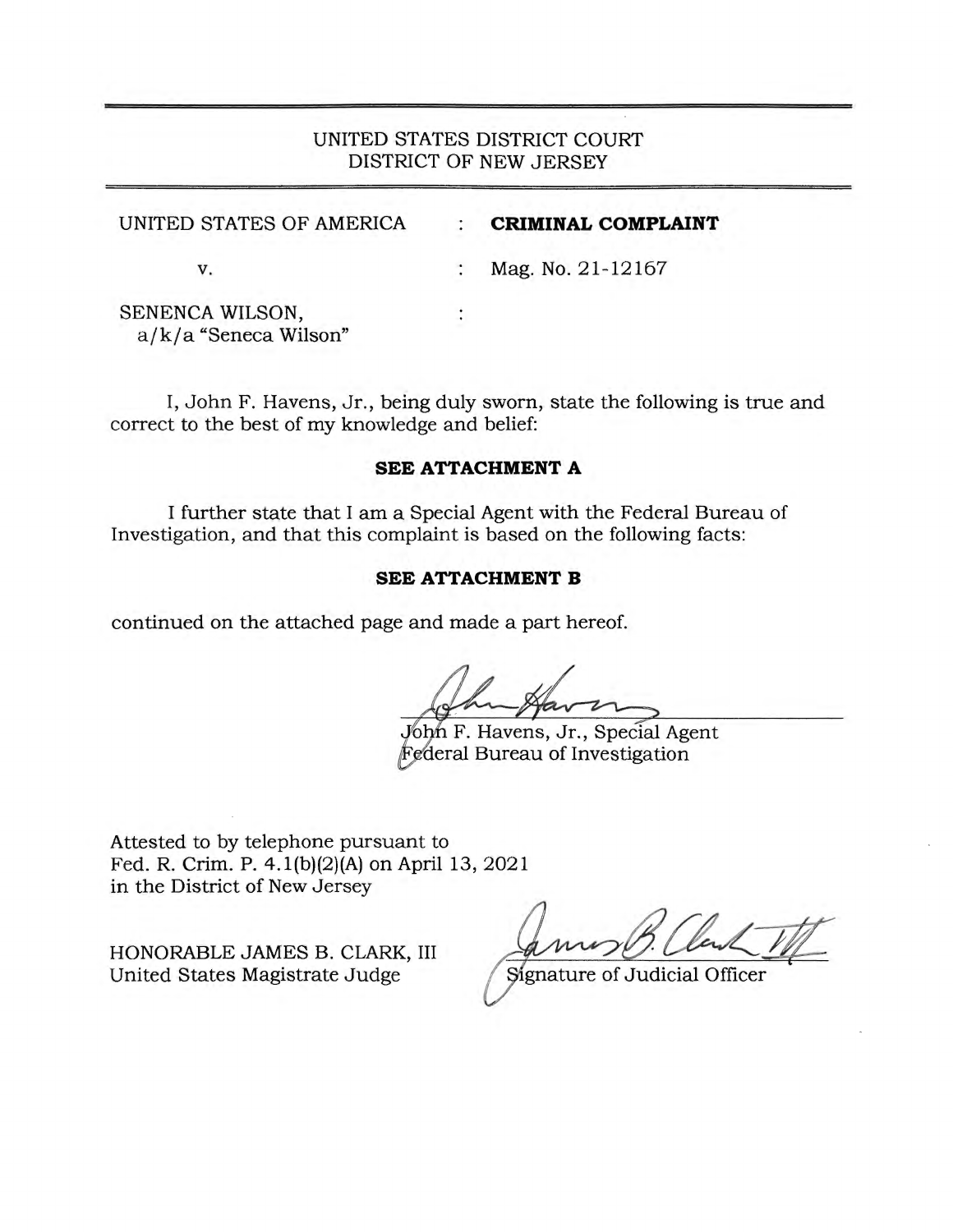## **ATTACHMENT A**

### **COUNT ONE**

(Bank Robbery)

 On or about April 7, 2021, in Bergen County, in the District of New Jersey, and elsewhere, the defendant,

### **SENENCA WILSON**,

did, by force, violence, and intimidation, knowingly take from the person and presence of another, namely, employees of Victim Bank-1 located in Rutherford, New Jersey, approximately \$2,300 in money belonging to, and in the care, custody, control, management, and possession of Victim Bank-1, a bank whose deposits were then insured by the Federal Deposit Insurance Corporation.

In violation of Title 18, United States Code, Section 2113(a).